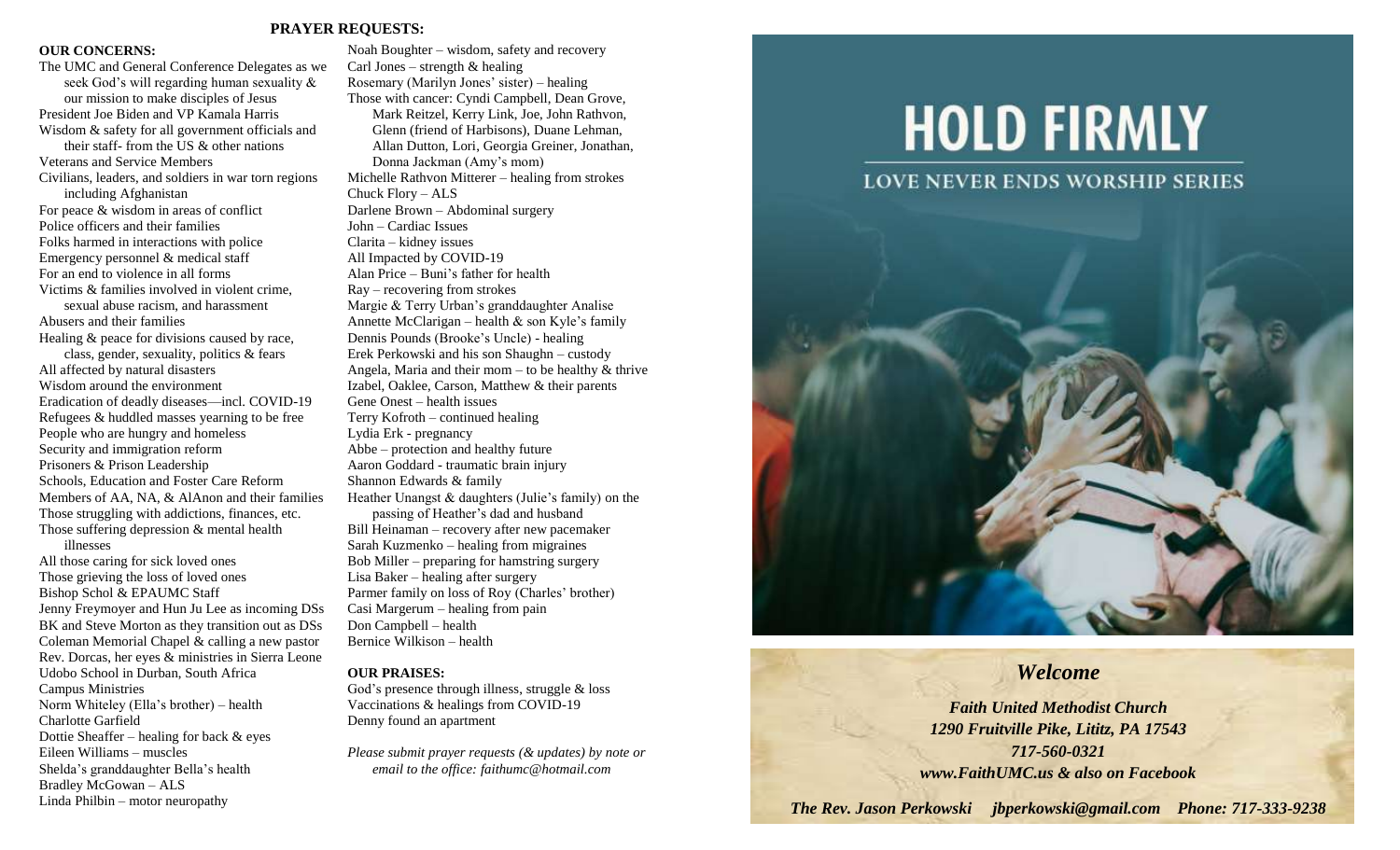# *Faith United Methodist Church*



# **February 6, 2022 at 10:30 AM – 5 th Sunday after the Epiphany**



# **OUR OFFERINGS OF PRAYERS, PRESENCE, GIFTS, SERVICE & WITNESS**

*There are offering plates by the doors to the sanctuary and the altar. You may also give online or by mail.*

**GREETINGS & ANNOUNCEMENTS Michelle Bame & Pastor Jason** *If you're worshipping online, please 'sign in' by commenting on the video & post prayer requests, too.*

# **A TIME FOR CENTERING & PRAYER**

# **\*CALL TO WORSHIP Pastor Jason & God's People**

As followers of Jesus Christ, living in this world - which some seek to control, but which others view with despair - we declare with joy and trust: **Our world belongs to God!** From the beginning, through all the crises of our times, until his kingdom fully comes,

# **God keeps covenant forever. Our world belongs to him!**

# God is King! Let the earth be glad! **Christ is Victor; his rule has begun. Hallelujah!**

The Spirit is at work, renewing the creation. Praise the Lord!

**Come, Lord Jesus! Our world belongs to you.** *Calvin Institute of Christian Worship, <https://worship.calvin.edu/resources/resource-library/it-takes-grace-1-corinthians-15>*

| *HYMN                       | Holy Holy Holy! Lord God Almighty                                           | <b>UMH #64</b>         |
|-----------------------------|-----------------------------------------------------------------------------|------------------------|
| <b>SCRIPTURE LESSON</b>     | Isaiah $6:1-8$<br>This is the Word of the Lord $-$ Thanks be to God!        | <b>Rhonda Leese</b>    |
| THE PRAYERS OF GOD'S PEOPLE |                                                                             |                        |
| <b>SCRIPTURE LESSON</b>     | Psalm 138<br>This is the Word of the Lord $-$ Thanks be to God!             | Rhonda Leese           |
| *HYMN                       | Rise Up, O Men Of God<br>(using "Ye Saints of God")                         | <b>UMH #576</b>        |
| <b>SCRIPTURE LESSON</b>     | 1 Corinthians 15:1-11<br>This is the Word of the Lord $-$ Thanks be to God! | Rhonda Leese           |
| *HYMN                       | Christ the Lord Is Risen Today                                              | UMH #302 v. 1, 2, 5, 6 |

**CHILDREN'S TIME Amy Boughter SCRIPTURE LESSON Luke 5:1-11 Rhonda Leese** *This is the Word of the Lord — Thanks be to God!* **\*HYMN** *Whom Shall I Send* **UMH #582 SERMON** *Hold Firmly* **Pastor Jason INVITATION TO THE COMMUNION TABLE** *All Are Welcome* **\*HYMN** *Something Beautiful* **UMH #394 CONFESSION AND PARDON UMH #12 Merciful God, we confess that we have not loved you with our whole heart. We have failed to be an obedient church. We have not done your will, we have broken your law, we have rebelled against your love, we have not loved our neighbors, and we have not heard the cry of the needy. Forgive us, we pray. Free us for joyful obedience, through Jesus Christ our Lord. Amen. THE GREAT THANKSGIVING UMH #13-14** The Lord be with you. **And also with you.** Lift up your hearts. **We lift them up to the Lord.** Let us give thanks to the Lord our God. **It is right to give our thanks and praise.** It is right, and a good and joyful thing, … we praise your name and join their unending hymn: **Holy, holy, holy Lord, God of power and might, heaven and earth are full of your glory. Hosanna in the highest. Blessed is he who comes in the name of the Lord. Hosanna in the highest!** … And so in remembrance of these your mighty acts in Jesus Christ we offer ourselves in praise and thanksgiving … as we proclaim the mystery of faith. **Christ has died; Christ is risen; Christ will come again. THE LORD'S PRAYER UMH #895 SHARING THE BREAD AND THE CUP** *(Communion Cups are in the hallway)* **UMH #15** *All are invited to receive the bread and the cup, as God's grace and love extend to everyone!* **\*HYMN** *He Touched Me* **UMH #367 BENEDICTION & SENDING FORTH** *\* You are invited to stand*

> **Worship Music:** Dolly Bankert and the Worship Choir **Audio / Visual Technology:** Dennis Meck, Sr. **Pastor:** The Rev. Jason Perkowski **Ministers:** The People of God

**PRE-REGISTRATIONS are appreciated when attending in person. Walk-ins may register at door.**  Register at:<https://forms.gle/EezjoRzcX1uC5NGn7>*.*

**WORSHIP SERVICES ARE ALSO BROADCAST on Facebook & our website.**